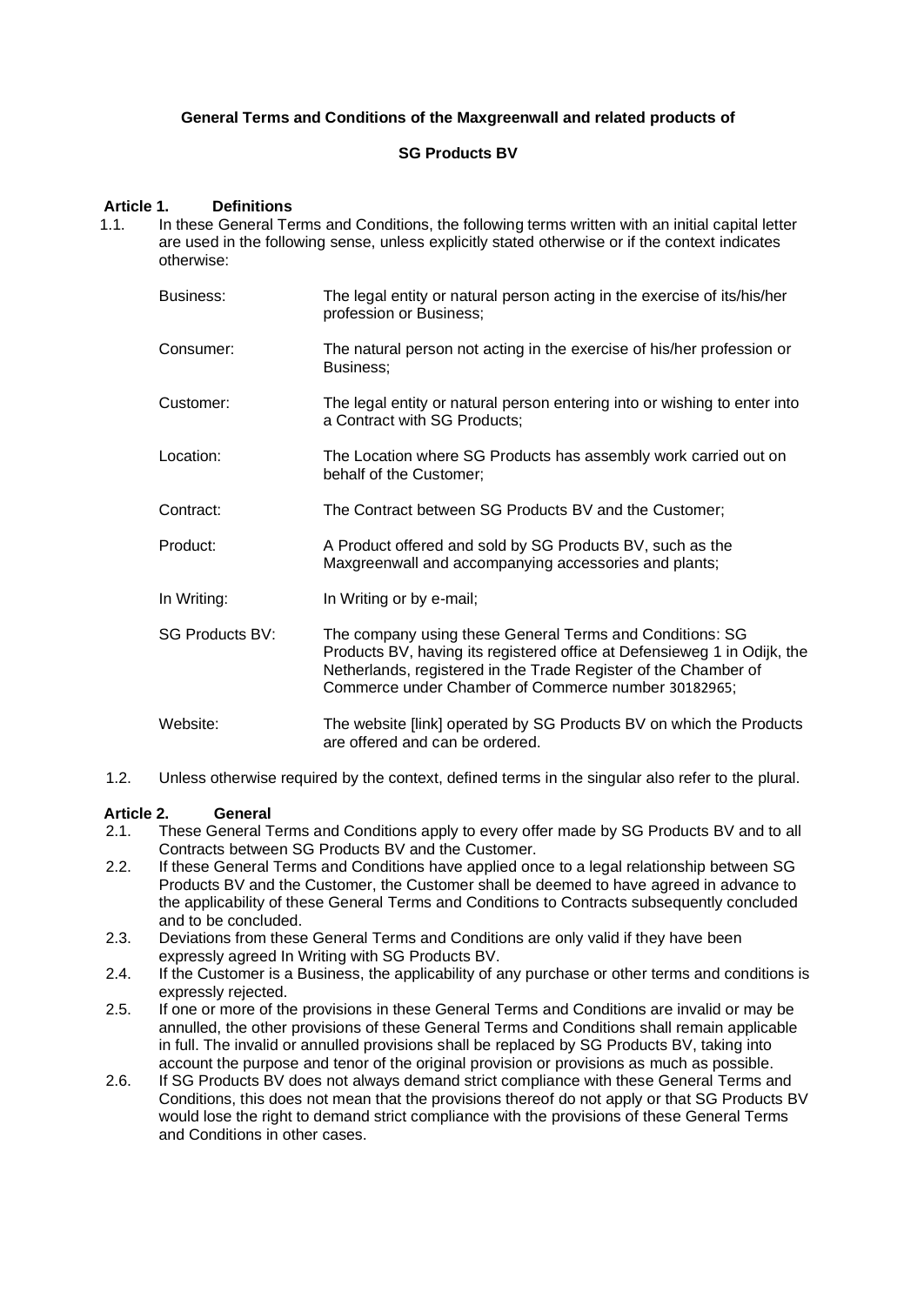2.7. SG Products BV is entitled to amend these General Terms and Conditions. The version of the General Terms and Conditions applicable at the time the Contract was concluded shall always apply.

# **Article 3. Offer**

- 3.1. Every offer made by SG Products BV is without obligation.
- 3.2. The Customer guarantees the correctness and completeness of the requirements and specifications the Customer provides to SG Products BV and other data on which SG Products BV bases its quotation.If it appears that the requirements and/or specifications and/or other data provided by the Customer are incorrect or incomplete, this may lead to extra costs which shall be charged to the Customer.
- 3.3. Obvious mistakes or errors, such as typographical errors in e-mail messages, quotations or on the Website, do not bind SG Products BV.
- 3.4. The prices and rates stated do not automatically apply to future Contracts.
- 3.5. The product range of SG Products BV can be changed at any time.

# **Article 4. Images**

- 4.1. The images, details, etc. of the Products offered on the Website give a fair representation of the Products on offer.
- 4.2. Plants, within their genus, are not all the same. This means that a plant delivered will not look exactly the same as a plant of the same genus and size shown on the Website.

# **Article 5. Account**

- 5.1. The Customer can create an account on the Website if the Customer is a dealer of SG Products **BV**
- 5.2. If the Customer has created an account on the Website, SG Products BV sends the Customer a confirmation of this via e-mail.
- 5.3. The Customer is at all times responsible for the account of the Customer on the Website and the login details. The Customer must handle his/her login details with care. SG Products BV cannot be held liable if an unauthorised third party uses the login details of the Customer.
- 5.4. If the Customer notices that a third party is making unauthorised use of his/her account, the Customer must:
	- a. Inform SG Products BV without delay;
	- b. Change of password
- 5.5. If the Customer has forgotten the password, the Customer can request a password reset via the Website. An e-mail is then sent to the Customer to enable the Customer to recover the password.
- 5.6. SG Products BV is not liable for the loss of the login details used by the Customer.
- 5.7. The Customer can view and amend the details of the Customer via the own account.

# **Article 6. Conditions of use**

- 6.1. When using the Website, the Customer must act in accordance with what may be expected from a responsible and careful internet user.
- 6.2. The Customer is not allowed to circumvent or hack the security applications on the Website.

# **Article 7. Formation of the Contract**

- 7.1. The Contract is concluded at the moment the Customer has:
	- a. Successfully completed the ordering process via the Website;
	- b. Expressly agreed to the quotation of SG Products BV.
- 7.2. After the Contract has been concluded via the Website, SG Products BV will send the Customer a confirmation by e-mail. If the Customer has not received a confirmation by e-mail from SG Products BV, the Customer can contact SG Products BV to ask whether the order has been received in good order. If the Customer has not received a confirmation by e-mail from SG Products, the order is deemed not to have been received.
- 7.3. The order can only be placed via the Website after the Customer has clicked to indicate agreement with these General Terms and Conditions.

#### **Article 8. Prices and transport costs**

- 8.1. The prices for Consumers are displayed on the Website, including VAT.
- 8.2. The prices for Businesses are displayed on the Website, excluding VAT.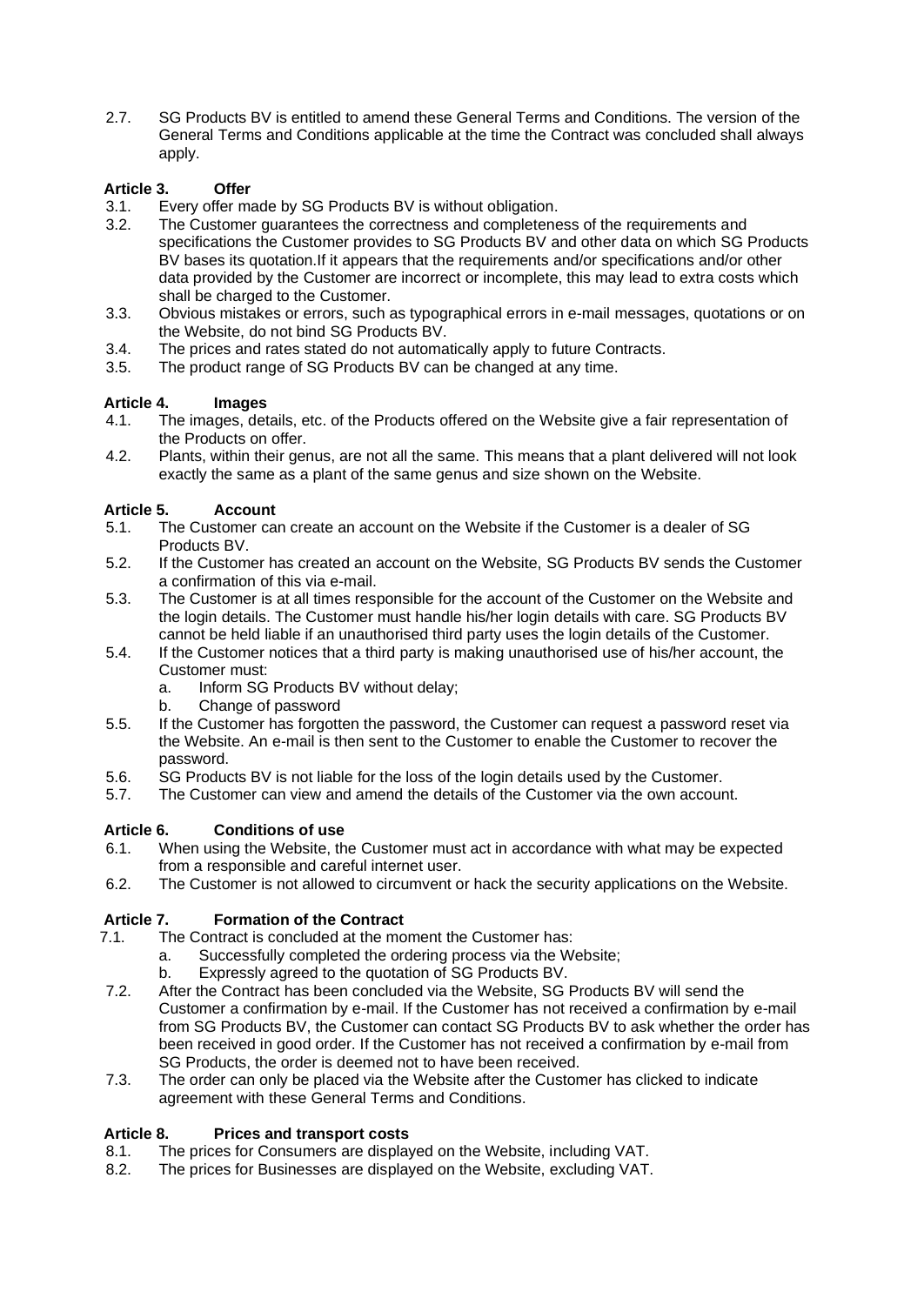- 8.3. The prices quoted are in euros.
- 8.4. The prices stated for the Products do not include transport costs, any import duties and any assembly costs.
- 8.5. The amount of the transport costs shall be made known to the Customer before or at the time of the conclusion of the Contract.

#### **Article 9. Cancellation by the Customer if it is a Business**

- 9.1. If the Customer is a Business and it cancels the Contract, the Customer shall be charged a cancellation fee. The cancellation fee amounts to 70% of the price of the order or the part thereof that the Customer has cancelled.
- 9.2. Cancellations must be made In Writing.
- 9.3. If the Customer is a Business, it cannot invoke the right of withdrawal as described in Article 10.

#### **Article 10. Right of withdrawal if the Customer is a Consumer**

- 10.1. If the Customer is a Consumer, the provisions of this Article shall apply.<br>10.2. The Customer may withdraw from the Contract during a cooling-off period
- The Customer may withdraw from the Contract during a cooling-off period of up to 14 days, without giving reasons.
- 10.3. If the Customer wishes to make use of the right of withdrawal, the Customer must explicitly make this known to SG Products BV within 14 days of receipt of the entire order. The Customer can do this via the e-mail address sales@maxgreenwall.com. The Customer will receive a return form that can be used to cancel the Contract if so desired, but the Customer is not obliged to do so.
- 10.4. If the Customer is a Consumer, the right of withdrawal shall not apply to any plants ordered, pursuant to Article 6:230p(f)(2) of the Dutch Civil Code (Burgerlijk Wetboek).
- 10.5. If the Customer notifies SG Products BV electronically that it is exercising its right of withdrawal, SG Products BV shall send the Customer a confirmation of receipt of this notification.
- 10.6. The Customer may also, without first notifying SG Products BV that the Customer is invoking the right of withdrawal, return the Product to SG Products BV within the cooling-off period as described in Article 10.2. In such a case, the Customer must enclose the return form with the return shipment or another unequivocal statement indicating that the Customer is invoking the right of withdrawal.
- 10.7. During the cooling-off period, the Customer must handle the Product and its packaging with care. The Customer shall only unpack and use the Product to the extent necessary to determine the nature and features of the Product. The basic premise is that the Customer may only inspect the Product in the same manner as allowed in a shop.
- 10.8. The Customer shall be liable for any reduction in value of the Product resulting from a manner of handling the Product that goes beyond that permitted in Article 10.6.
- 10.9. If the Customer cancels the Contract in accordance with this Article, the transport costs associated with returning the Product shall be borne by the Customer. The amount of these transport costs shall be made known to the Customer before or at the time the Contract is concluded.
- 10.10. The Product must be returned to:

SG Products BV Defensieweg 1 3984 LR Odijk The Netherlands

- 10.11. The return shipment is at the risk of the Customer. The Customer must prove that the Product was returned in good time.
- 10.12. The risk and the burden of proof of the proper and timely exercise of the right of withdrawal rests with the Customer at all times.
- 10.13. In the event of termination, as described in this Article, SG Products BV will refund the purchase price and the transport costs paid to return the order within 14 days of the Customer exercising the right of withdrawal, excluding any extra costs incurred as a result of the Customer opting for a method of delivery other than the cheapest standard delivery offered by SG Products BV.
- 10.14. SG Products BV may delay the repayment until SG Products BV has received the Product back from the Customer.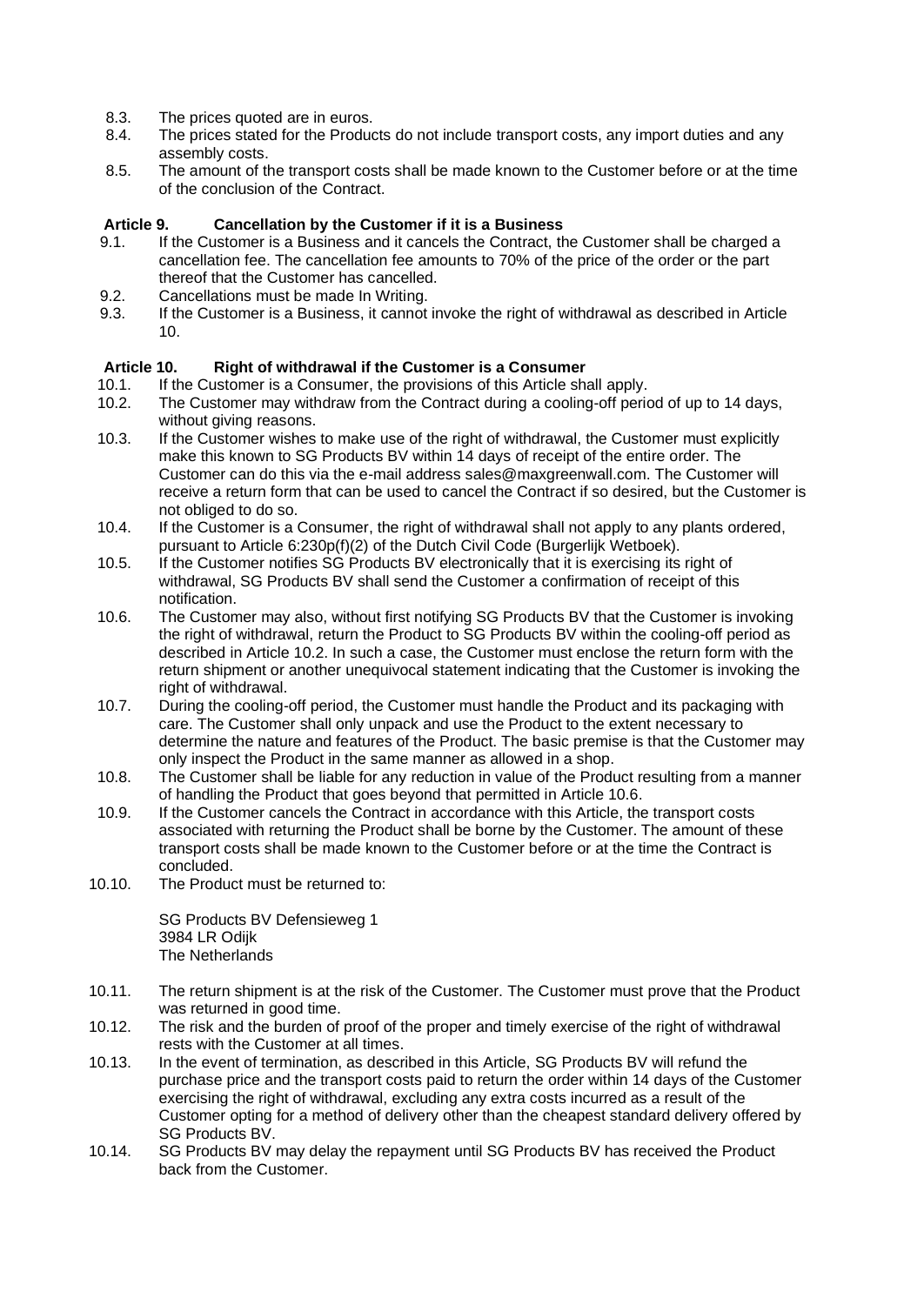10.15. SG Products BV shall repay the Customer using the same means of payment that the Customer used for the original transaction, unless the Customer has expressly agreed to a different means of payment. No fees shall be charged for the refund.

# **Article 11. Invoicing and payment**

- 11.1. The invoice is sent to the Customer by e-mail.
- 11.2. The following payment options can be offered via the Website:
	- a. iDEAL;
	- b. Credit card.
- 11.3. If the Contract is not concluded via the Website, invoicing shall take place prior to delivery, unless delivery on account has been agreed.
- 11.4. If delivery on account is agreed, the Customer must pay the invoice within 14 days of the invoice date.
- 11.5. If the Customer does not pay on time, the Customer is immediately in default and will be charged statutory commercial interest. All judicial and extrajudicial collection costs incurred by SG Products BV in order to collect amounts owed by the Customer shall be at the expense of the Customer. If the Customer is a Business, the extrajudicial collection costs are set at 15% of the principal sum with a minimum of  $\epsilon$ 100. If the Customer is a Consumer, the extrajudicial collection costs are determined in accordance with the Extrajudicial Collection Costs (Standards) Act (Wet normering buitengerechtelijke incassokosten).
- 11.6. In the event of the liquidation, bankruptcy, seizure or suspension of payments of the Customer, the claims that SG Products BV has on the Customer are immediately due and payable.
- 11.7. Every payment made by the Customer shall first serve to pay the interest due and subsequently the costs related to the collection. Only after these amounts have been paid will any payment made by the Customer serve to settle the outstanding principal sum.

# **Article 12. Execution of the Contract** 12.1. SG Products BV will execute the Co

- SG Products BV will execute the Contract to the best of its knowledge and ability and in accordance with high standards.
- 12.2. SG Products BV is entitled, without notifying the Customer, to engage third parties for the execution of the Contract, to purchase goods from third parties, to purchase services from third parties and to have the Contract wholly or partially executed by third parties.

#### **Article 13. Delivery**

- 13.1. An order placed through the Website will be delivered to the delivery address provided by the Customer, provided that the delivery address meets the conditions stated in this Article.
- 13.2. If the Customer is a Business, the Customer can choose to have the order delivered by SG Products BV or to collect the order from SG Products BV.
- 13.3. SG Products BV engages a transport company to deliver the order.
- 13.4. SG Products BV will send the Customer the delivery information, including the day of delivery, by e-mail.
- 13.5. The delivery address must be easy to reach for an international truck.
- 13.6. The transport company does not provide a delivery upstairs service. The order will be delivered to the ground floor, unless Article 13.7 applies.
- 13.7. If the delivery address does not comply with the provisions of Article 13.5 or if the Customer or a third party engaged by the Customer is not present at the time of delivery of the order, all additional costs incurred as a result, such as waiting time, redelivery or storage costs, shall be charged to the Customer.

# **Article 14. Delivery period**

- 14.1. An indication of a delivery period is always approximate. A stated delivery period may never be regarded as a deadline.
- 14.2. In the event that a delivery period agreed upon with the Customer is exceeded as a result of an event which is actually beyond the control of SG Products BV and cannot be attributed to its actions and/or omissions, as described in Article 22, this period shall be automatically extended by the period that it was exceeded as a result of such an event.
- 14.3. If the Customer is a Consumer, the Customer is entitled to terminate the Contract free of charge if SG Products BV does not deliver the order within 30 days of the conclusion of the Contract.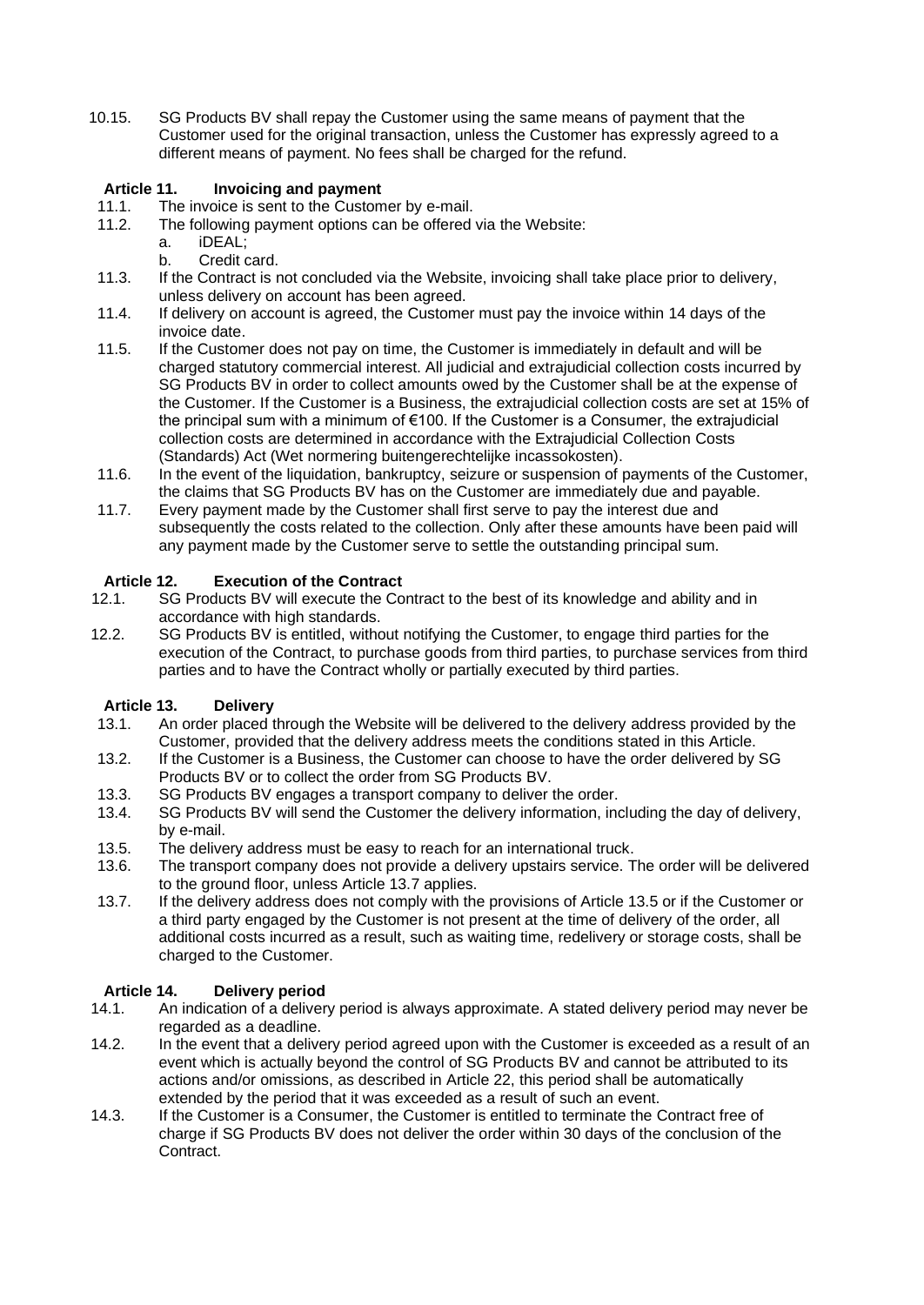14.4. In the event of termination, in accordance with Article 14.3, SG Products BV shall refund the amount paid by the Customer as soon as possible, but no later than 14 days after termination.

# **Article 15. Risk transfer**

- 15.1. If SG Products BV has the Product delivered to the Customer, the risk of the Product passes to the Customer at the moment the Product is delivered to the Customer.
- 15.2. If the Customer collects the Product from SG Products BV or has it collected, the risk of the Product passes to the Customer at the moment the Product has left the warehouse of SG Products BV.

# **Article 16. Assembly**

- 16.1. The provisions of this Article shall apply if, when ordering the Product, the Customer has opted to have the Product assembled.
- 16.2. The assembly shall be carried out by the local partner of SG Products BV.
- 16.3. An appointment shall be made with the Customer for the assembly.<br>16.4. The Customer must ensure in a timely manner that:
- The Customer must ensure in a timely manner that:
	- a. The Location is accessible and free of obstacles;
		- b. The local partner of SG Products BV has all the information about the Location that is relevant or could be relevant to the assembly;
		- c. The work can be carried out undisturbed at the Location.
- 16.5. If the Customer has not complied with the provisions of this Article and the local partner of SG Products BV must therefore incur extra costs, such as waiting time, SG Products BV is entitled to charge these extra costs to the Customer.

#### **Article 17. Obligations of the Customer**

- 17.1. The Customer shall ensure that all information which SG Products BV indicates to be necessary or which the Customer should reasonably understand to be necessary for the execution of the Contract, is provided in a timely manner to SG Products BV.
- 17.2. If the details provided by the Customer are incomplete and/or incorrect, this shall be entirely at the expense and risk of the Customer.
- 17.3. The Customer is obliged to inform SG Products BV immediately of facts and circumstances that may be important in connection with the execution of the Contract.
- 17.4. The Customer is responsible for the proper care of delivered plants.

#### **Article 18. Reservation of ownership**

- 18.1. All Products delivered and to be delivered remain exclusively owned by SG Products BV, until the Customer has paid all claims referred to in Article 3:92(2) of the Dutch Civil Code (Burgerlijk Wetboek) in full.
- 18.2. In the case of the delivery of identical, non-identifiable Products, the batch of Products corresponding to the oldest invoices shall be deemed to have been sold first. The reservation of ownership therefore always applies to all Products delivered which, at the time of invoking the reservation of ownership, are still in stock and/or part of the inventory of the Customer or which are in the possession of the Customer.
- 18.3. The Customer shall not be authorised to sell, deliver or otherwise dispose of these Products prior to such transfer of ownership, other than in accordance with its normal business operations and normal use of the Products. The Customer undertakes, at the first request of SG Products BV, to cooperate in establishing a right of pledge on the claims which the Customer obtains or shall obtain from its customers as a result of the resale of the Products.
- 18.4. During the period the Products delivered are subject to reservation of ownership, the Customer shall not be authorised to pledge these Products in any way, or to place them under the actual control of a financier, or to use them as a means of payment.
- 18.5. The Customer is obliged to keep the Products delivered under reservation of ownership with due care and as recognisably owned by SG Products BV.
- 18.6. During the period the Customer has not fully met the payment obligations, the Customer must leave intact any identifying marks, such as but certainly not limited to, the company name and logo, which have been applied to the Products to indicate the ownership of SG Products BV or affix such marks at the request of SG Products BV.
- 18.7. SG Products BV is entitled to inspect the Products or have them inspected at any time. During the period the Customer has not fully complied with the payment obligations, the Customer undertakes to cooperate with the aforementioned inspection.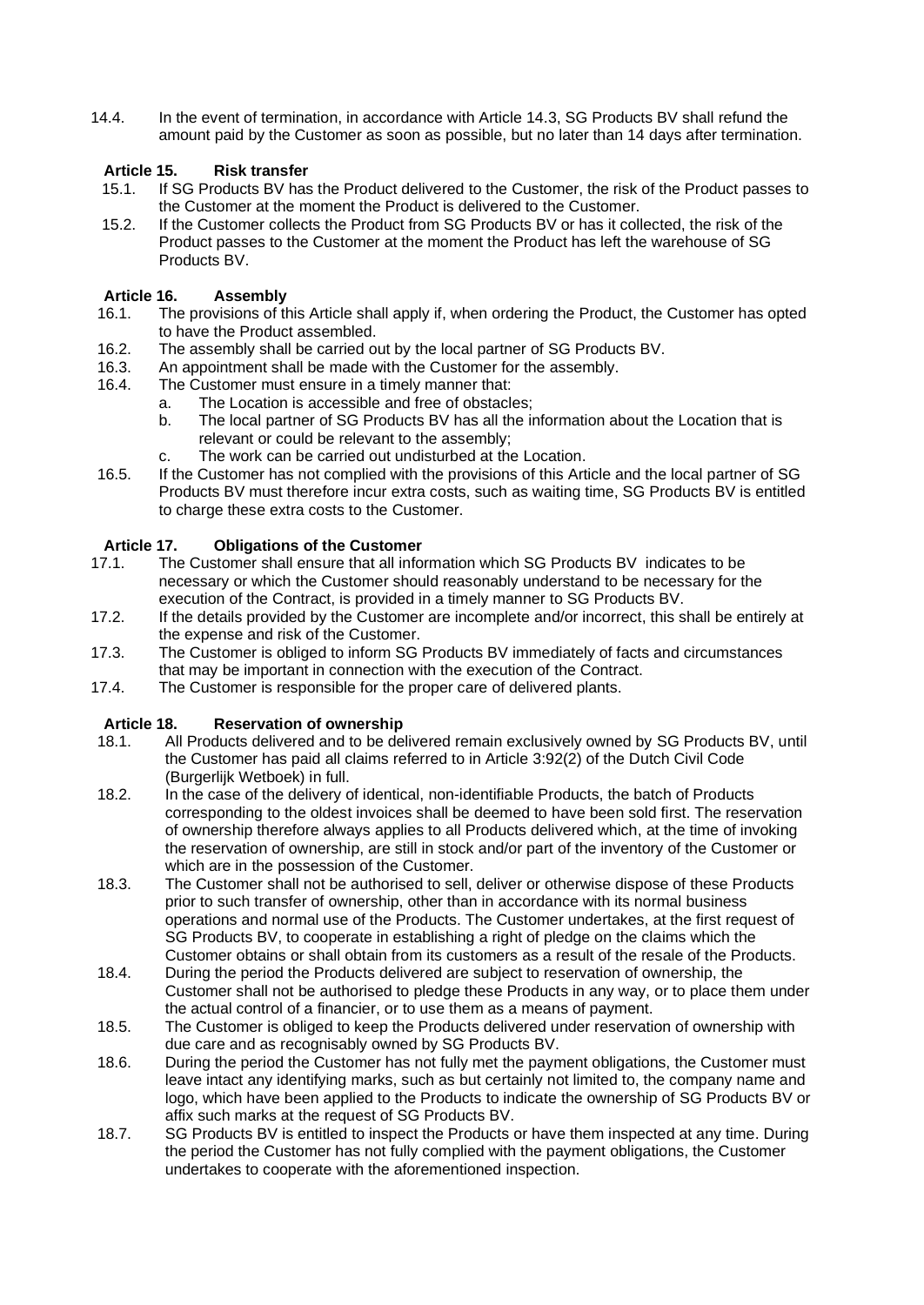- 18.8. If third parties seize the Products delivered subject to reservation of ownership or wish to establish or assert rights to them, the Customer is obliged to immediately inform SG Products BV.
- 18.9. The Customer is obliged to immediately inform SG Products BV in writing if the Customer has payment difficulties, if a petition for bankruptcy has been filed against the Customer or if the Customer has requested a suspension of payments.
- 18.10. In the event of seizure, suspension of payments or bankruptcy, the Customer shall immediately inform the bailiff levying the seizure, the administrator or the trustee in bankruptcy of the ownership rights of SG Products BV.
- 18.11. The Customer must take out business or home insurance to ensure that the Products delivered subject to reservation of ownership are also insured at all times and the Customer shall allow SG Products BV, at the latter's first request, to inspect the insurance policy and the relevant premium payment receipts. In the event of any insurance payment, SG Products BV will be entitled to this money.
- 18.12. The Customer must fully cooperate if SG Products BV invokes the reservation of ownership and must inform SG Products BV of the Location or Locations where the Products are kept.
- 18.13. All costs incurred by SG Products BV to claim and repossess the Products are at the expense of the Customer.
- 18.14. In the event that SG Products BV wishes to exercise its ownership rights as set out in this Article, the Customer gives SG Products BV and third parties designated by SG Products BV unconditional and irrevocable permission in advance to enter all those places where Products owned by SG Products BV are located and to repossess those products.
- 18.15. SG Products BV is not liable for any damage, such as loss of sales or reputation, suffered by the Customer as a result of SG Products BV invoking the reservation of ownership and repossessing the Products delivered.
- 18.16. The provisions of this Article are without prejudice to the other rights to which SG Products BV is entitled.

# **Article 19. Conformity and warranty**

- 19.1. SG Products BV guarantees that the Product complies with the Contract, with the specifications stated in the offer and with the reasonable requirements of soundness and/or usability.
- 19.2. The Maxgreenwall delivered will be covered by the warranty, as stated in the warranty conditions. The warranty conditions do not apply to any plants supplied / ordered. These warranty conditions can be read at [link to warranty conditions on website].

# **Article 20. Complaints and repairs**

- 20.1. Complaints about the Product must be communicated to SG Products BV as soon as possible after delivery.
- 20.2. The Customer must give SG Products BV the opportunity to investigate a complaint. In that context, SG Products BV may require the Customer to e-mail a photograph of the defect to SG Products BV and/ or allow SG Products BV to access to the Location for the purpose of investigating the complaint.
- 20.3. Complaints about the Product will not be dealt with any further free of charge if, during the investigation of the complaint, it appears that:
	- a. The defects are the result of improper use;
	- b. The maintenance instructions have not been observed;
	- c. The Product has not been used in accordance with the instructions for use, for the purpose for which it is intended or in accordance with the technical specifications;
	- d. Damage to the Product has occurred due to external circumstances;
	- e. The defects are the result of work that has not been carried out by or on behalf of SG Products BV;
	- f. The Customer or a third party has carried out repairs without first giving SG Products BV the opportunity to carry out repairs on the Product.
- 20.4. If, during the investigation of the complaint, it appears that one of the situations mentioned in Article 20.3 applies, the Customer will be informed as soon as possible.
- 20.5. If one of the situations mentioned in Article 20.3 applies and/or it is not a matter of nonconformity and the Customer requests repairs, the costs of these repairs are at the expense of the Customer. The Customer shall be informed of the amount of these costs in advance.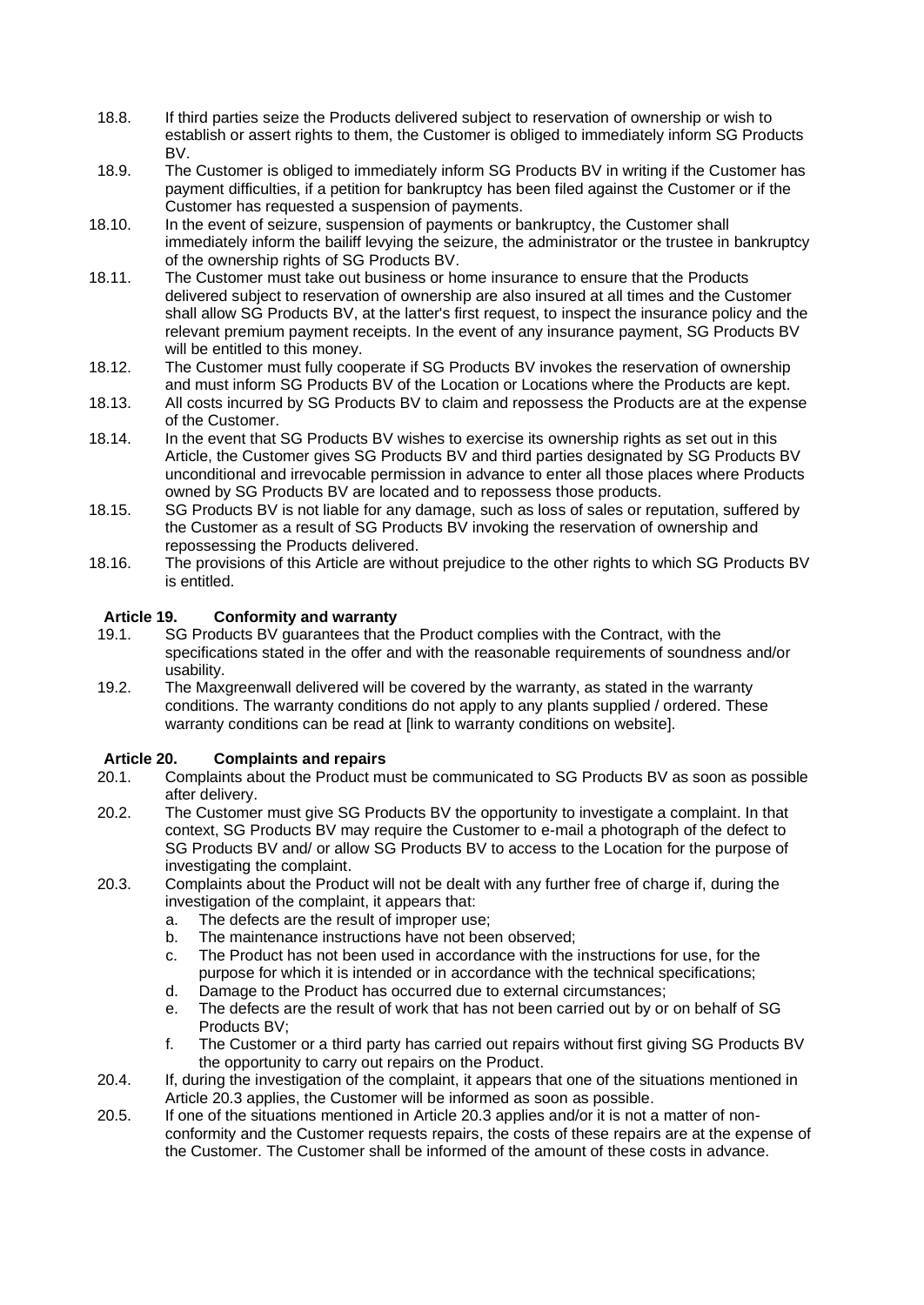# **Article 21. Liability and limitations period**

- 21.1. SG Products BV cannot be obliged to compensate any damage which is a direct or indirect consequence of:
	- a. An event that is actually beyond its control and therefore cannot be attributed to its actions and/or omissions, such as described in Article 22;
	- b. Any act or omission of the Customer, its subordinates or other persons employed by or on behalf of the Customer.
- 21.2. Irrespective of the circumstances, the Customer is responsible for the correctness and completeness of the details provided by the Customer. SG Products BV shall never be liable for any damage caused or partly caused by incorrect and/or incomplete details provided by the Customer.
- 21.3. SG Products BV is not liable for accidents or for damage to or caused by the improper or incompetent use of the Product, use of the Product contrary to the instructions given, improper and/or incomplete maintenance of the Product or use of the Product contrary to its intended use.
- 21.4. SG Products BV shall not be liable for any corruption or loss of data resulting from the transmission of the details by means of telecommunications facilities.
- 21.5. It is the responsibility of the Customer to use the Product in accordance with the user manual and/or the instructions given and/or the purpose for which the Product is intended. The use of the Product is entirely at the own risk of the Customer. SG Products BV shall not be liable for damage, including property damage and personal injury, which the Customer or a third party suffers or has suffered through the use of the Product.
- 21.6. SG Products BV is not liable for any damage whatsoever caused by incorrect or inexpert care of the plants delivered.
- 21.7. The liability of SG Products BV for indirect damage, including consequential damage, loss of profits, missed turnover, missed savings, reputational damage, fines imposed, loss of income, labour costs and damage due to business interruption, is excluded.
- 21.8. In the event that SG Products BV may be liable for any damage, or if the aforementioned limitation of liability is not permitted by law, then the liability of SG Products BV is limited to the amount paid by the insurer of SG Products BV. If the insurer does not pay out or the damage is not covered by the insurance in any case, the liability of SG Products BV shall be limited to the amount of the invoice paid by the Customer for that part of the Contract to which the liability pertains, insofar as this is not in conflict with any mandatory statutory provision.
- 21.9. If the Customer is a Business, rights of action and other powers of whatever nature of the Customer towards SG Products BV shall in any case lapse after the expiry of one year from the moment that such an act giving the Customer recourse to these rights and/or powers against SG Products BV occurs. If the Customer is a Consumer, a limitations period of two years applies.

# **Article 22. Force majeure**

- 22.1. SG Products BV is not obliged to comply with any obligation towards the Customer if it is prevented from doing so due to a circumstance that is not its fault or for its account, pursuant to the law, a legal act or generally accepted practice. Force majeure shall include: transport difficulties; strike; theft; business interruption; extreme weather conditions; natural disasters; floods; riots; terrorism; wars or war hazards; fire; export and import restrictions; production interruptions; blockades; shortage of raw materials or other items; power failure; internet failure; epidemics; pandemic; computer failure; e-mail traffic disruption; hacker attack or computer hacking by a third party; government measures; changes in legislation and regulations.
- 22.2. Force majeure also includes non-attributable failure by suppliers of SG Products BV or third parties engaged by SG Products BV.
- 22.3. In the event that SG Products BV is prevented by force majeure from executing the Contract, in whole or in part, SG Products BV is entitled, without judicial intervention, to suspend the execution of the Contract or to regard the Contract as wholly or partially terminated, such at its option, without SG Products BV being obliged to compensate the Customer for any damage suffered.
- 22.4. If, at the time of the occurrence of force majeure, SG Products BV has already partially fulfilled its obligations towards the Customer arising from the Contract and this fulfilment has independent value, SG Products BV shall be entitled to invoice the Customer for the part of the Contract already fulfilled.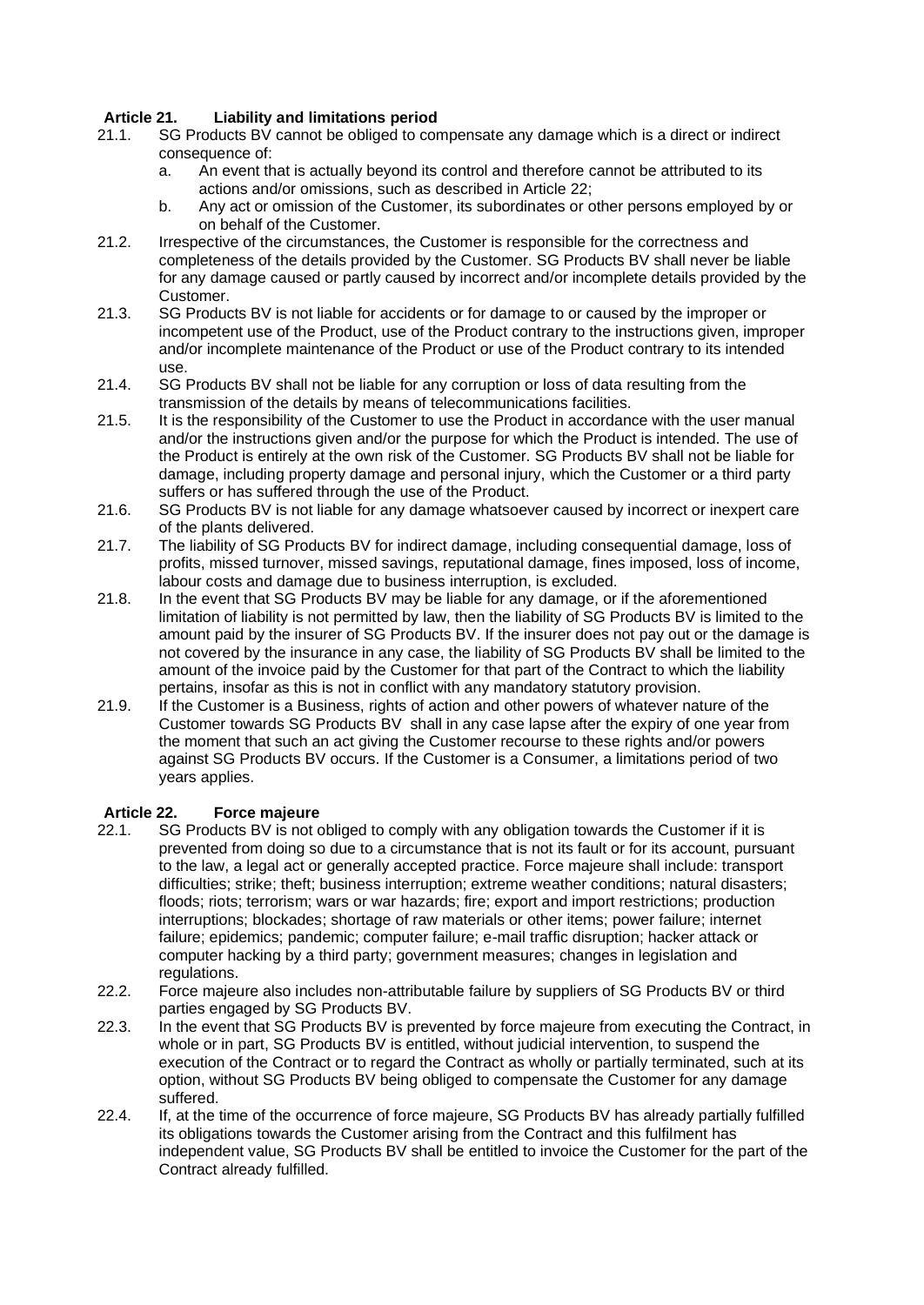# **Article 23. Suspension and termination**

- 23.1. SG Products BV shall be entitled to suspend the execution of the Contract with immediate effect, without being liable for any damage, if:
	- a. After the conclusion of the Contract, circumstances have come to the knowledge of SG Products BV which give good cause for concern that the Customer will not fulfil its obligations;
	- b. The Customer has failed to comply with one or more of its obligations towards SG Products BV.
- 23.2. SG Products BV is authorised to terminate the Contract, if the Customer does not fulfil or does not fully fulfil its obligations under the Contract and the Customer has failed to respond to a notice of default sent to it. If fulfilment is permanently impossible, a notice of default may be omitted.
- 23.3. Furthermore, SG Products BV is authorised to terminate the Contract if circumstances arise which are of such a nature that fulfilment of the Contract is impossible or can no longer be required according to standards of reasonableness and fairness, or if other circumstances arise which are of such a nature that unaltered continuation of the Contract can no longer be required in all reasonableness..
- 23.4. SG Products BV shall be authorised to terminate the Contract if the Customer requests or is granted a suspension of payments, if the Customer is declared bankrupt or a petition is filed for this purpose, if the Customer is unable to meet its debts, if it proceeds to terminate or liquidate its business, if it is placed under guardianship or if an administrator is appointed.

# **Article 24. Confidentiality**

- 24.1. Both parties are obliged not to disclose all confidential information that they have obtained from each other or from another source in the context of the Contract. Information shall be considered confidential if the other party so indicates or if it arises from the nature of the information. The party receiving confidential information shall use it only for the purpose for which it was provided.
- 24.2. If, by virtue of a statutory provision or a judicial decision, SG Products BV is obliged to disclose confidential information to third parties designated by law or the competent court and SG Products BV is unable to invoke a legal right to refuse to give evidence or a right recognised or permitted by the competent court, SG Products BV is not obliged to indemnify or pay compensation.

#### **Article 25. Customer service**

- 25.1. If the Customer has any questions about an order or wants to submit a complaint, the Customer can contact the customer service of SG Products BV.
- 25.2. The customer service of SG Products BV can be reached in the following ways:
	- a. Via e-mail address: sales@maxgreenwall.com;
	- b. Via WhatsApp: +31 6 82060653;
	- c. Via the social media channels where SG Products BV has an account.
- 25.3. Questions and complaints submitted to SG Products BV will be answered within a period of 14 days from the date of receipt. If a question or complaint requires a foreseeably longer time, a response will be given by SG Products BV within the period of 14 days with a notice of receipt and an indication of when the Customer can expect a more detailed answer.

#### **Article 26. Personal data**

26.1. SG Products BV processes personal data in accordance with the General Data Protection Regulation (Algemene Verordening Gegevensbescherming). The Customer can consult the privacy policy of SG Products BV [link to privacy policy on website] for more information about the processing of personal data by SG Products BV.

#### **Article 27. Intellectual property rights**

- 27.1. The Customer must fully and unconditionally respect all intellectual property rights vested in the Product delivered by SG Products BV.
- 27.2. The Customer is not permitted to perform actions that violate the trade name right, trademark right, copyright or other intellectual property rights of SG Products BV.

#### **Article 28. Applicable law and competent court**